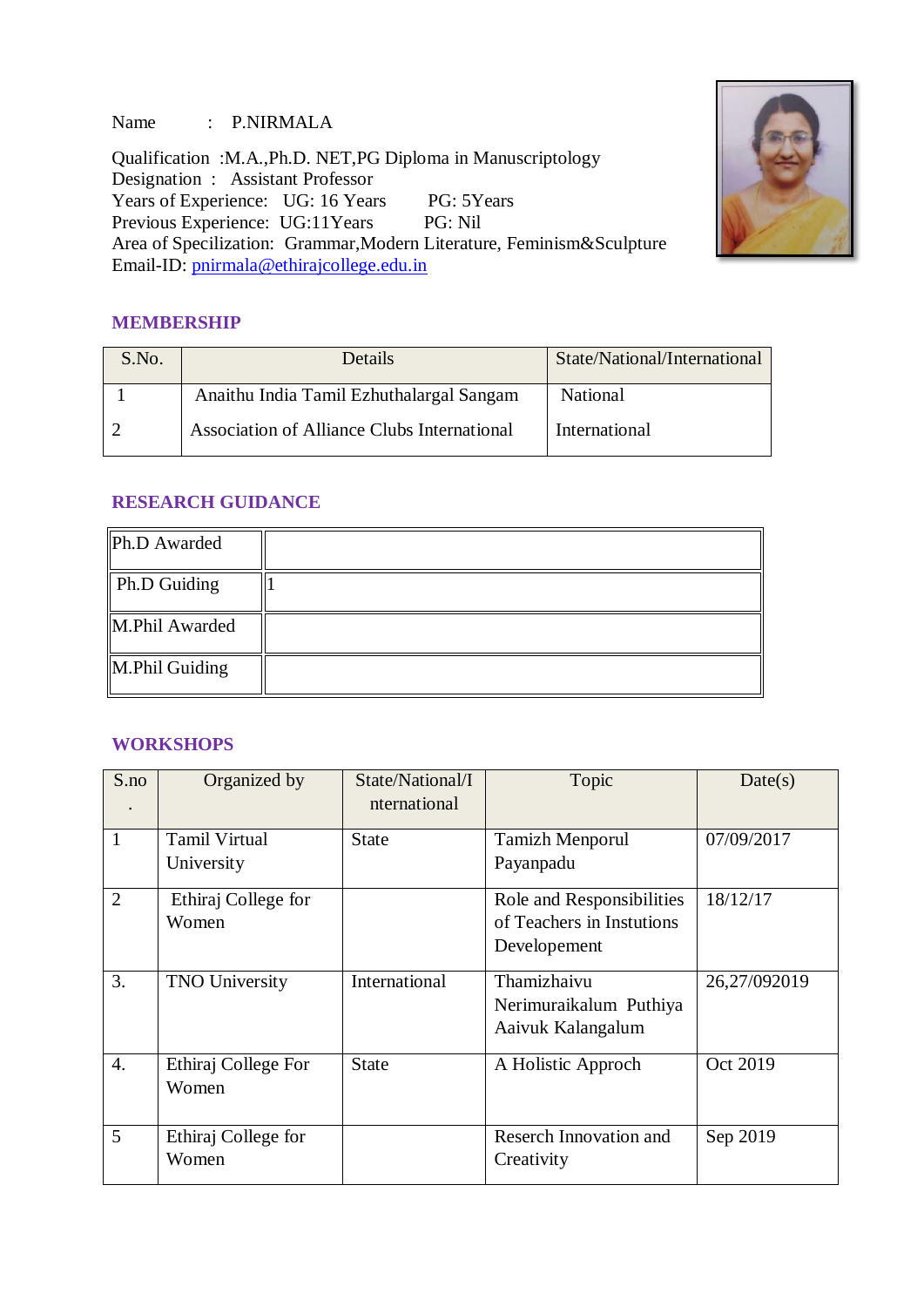| 6.             | Ethiraj College For<br>Women                   |          | <b>Effective Teaching and</b><br><b>Research Skill</b><br>Devolopement | March 2017    |
|----------------|------------------------------------------------|----------|------------------------------------------------------------------------|---------------|
| $\overline{7}$ | Eadagam&Ulagath<br>Tamil Aaraichi<br>Niruvanam |          | Suvadiyiyal                                                            | 6,7/09/2019   |
| 8.             | All India Tamil<br><b>Writers Society</b>      |          | Thalaimuraikku Tamil<br>Ilakkanam                                      | 13,14/12/2019 |
| 9.             | IQAC, Ethiraj College<br>for Women             |          | <b>Moodle Training</b><br>Workshop                                     | 24/01/2020    |
| 10             | Then<br><b>ThruvithancoorHindu</b><br>College  | National | Pazhanthamizhar Vazhvil<br>Bakthi Iyakkam                              | Jan 2016      |

# **CONFERENCES ATTENDED / PRESENTED PAPER**

| S.no           | Organized by     | State/National/ | Participated | Title                  | Date(s)     |
|----------------|------------------|-----------------|--------------|------------------------|-------------|
|                |                  | International   | /Presented   |                        |             |
| $\mathbf{1}$   | Ethiraj College  | International   | Presented    | Kurinjip Paattil       | Feb 2018    |
|                | for Women        |                 |              | Panpaattup             |             |
|                |                  |                 |              | Pathivugal             |             |
| 2.             | University of    | National        | Presented    | <b>Sulunthee Novel</b> | 28.01.2020  |
|                | Madras           |                 |              |                        |             |
| 3              | Madras Christian | National        | Participated | Paalinam Varaivum      | Feb 2018    |
|                | College          |                 |              | Veliyum                |             |
| $\overline{4}$ | Ethiraj College  | International   | Presented    | Uyir Panma             | 17,18.2.202 |
|                | for Women        |                 |              | Vazhviyal Velippadu    | $\Omega$    |
|                |                  |                 |              | - Sulunthee            |             |
| 5              | Ethiraj College  | International   | Participated | Language Teaching      | 7,8/09/2016 |
|                | for Women        |                 |              | Challenges and         |             |
|                |                  |                 |              | Sollutions             |             |
| 6.             | IQAC, Ethiraj    | National        | Participatrd | Potential for          | 18,19/07/20 |
|                | College for      |                 |              | Excellence in Higer    | 16          |
|                | Women            |                 |              | Educational            |             |
|                |                  |                 |              | Institutions           |             |
| 7.             | Ethiraj College  | International   | Presented    | Maduraik Kaanjiyil     | 4,5/03/2019 |